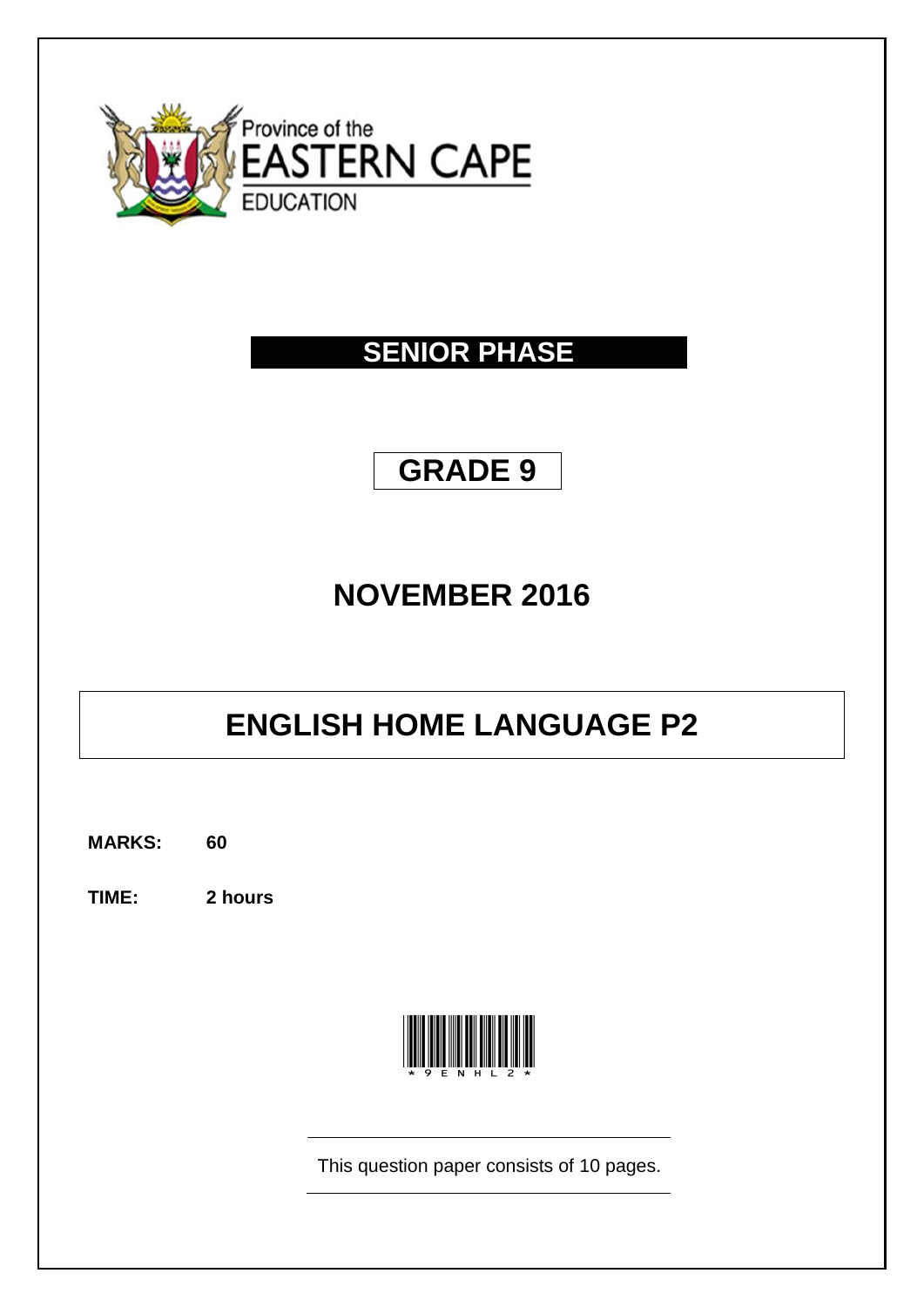#### **INSTRUCTIONS AND INFORMATION**

1. This question paper consists of THREE sections:

SECTION A:COMPREHENSION (25) SECTION B:LANGUAGE IN CONTEXT (30)<br>SECTION C:SUMMARY (5) **SECTION C:SUMMARY** 

- 2. Answer ALL the questions.
- 3. Number the questions correctly, according to the numbering system used in this question paper.
- 4. Pay special attention to spelling and sentence construction.
- 5. Write neatly and legibly.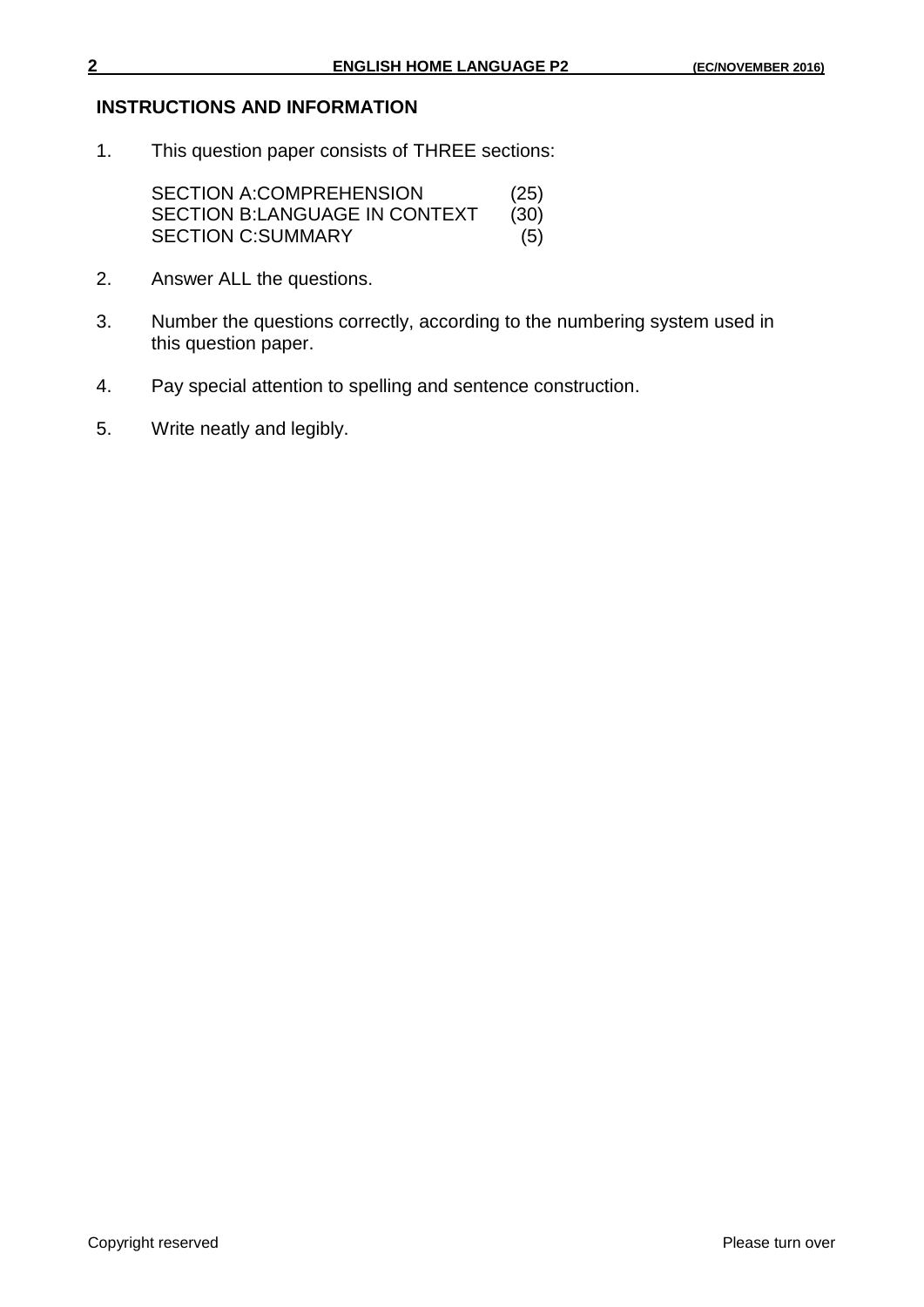#### **SECTION A: COMPREHENSION (READING AND VIEWING)**

#### **QUESTION 1**

Read the text below and answer the set questions.



- 1. Converse is an American shoe company which has been making canvas and rubber-soled shoes since the early 20th century. In 2007, Converse started producing a wide range of occupational safety shoes that resemble their regular athletic shoes.
- 2. In 1908, Marquis M. Converse, in his late 30s, opened the Converse Rubber Shoe Company in Massachusetts and began providing rubber-soled footwear for men, women, and children. By 1910 the company was producing 4 000 pairs of shoes daily.
- 3. The company's main turning point came in 1917 when the Converse All Star basketball shoe was introduced. This was a real innovation, considering that, at the time, the sport was only 25 years old. Converse tried to capture the basketball market, but the shoe was not particularly popular. Then in 1921, a basketball player named Charles H. "Chuck" Taylor adopted them as his preferred sports shoes. After a few changes the shoe got its current name with Chuck Taylor's signature on its ankle patch. Converse offered him a job – as a salesman and an ambassador to promote the shoes around the United States. He tirelessly continued this work until shortly before his death in 1969.
- 4. Converse steamed ahead through the 1920s and 1930s as the nation's interest in basketball surged. Converse and basketball became synonymous as the Converse Chuck Taylor All Star became the standard basketball shoes for professional, college, and high school teams across the country. When America entered World War II in 1941, Converse shifted production to manufacturing military boots, parkas, rubber protective suits, and ponchos for pilots and troops.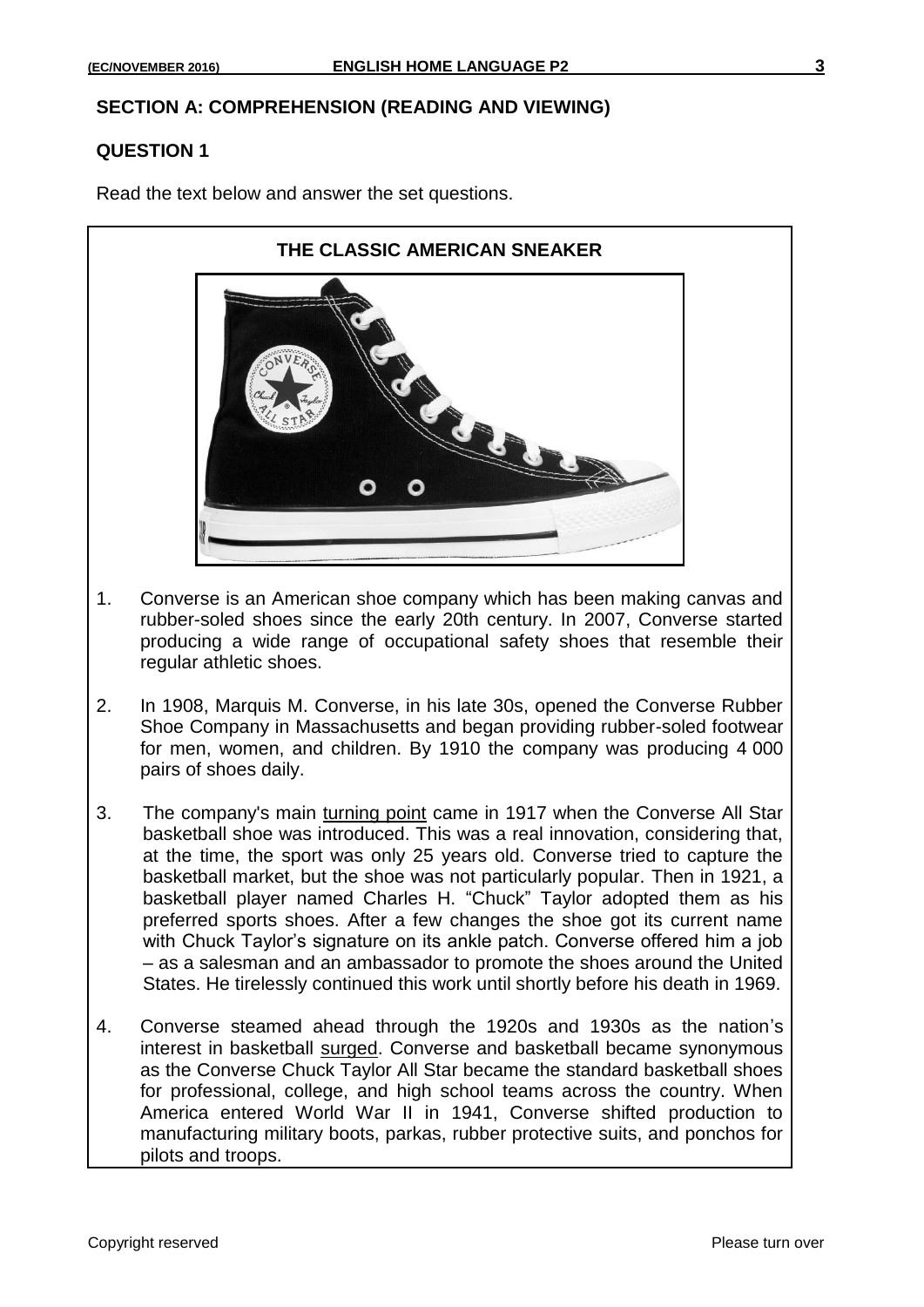5. Also referred to as "Cons", "Connies", "Chuckers", "Chucks", "Chuckie T's", for decades the Chuck Taylor All Star basketball shoe only came in black or white. Under pressure from basketball teams it was decided in 1966 to add coloured and patterned shoelaces. Different materials started to appear, such as leather, suede, vinyl, denim and hemp.

6. In 1986, Converse released "The Weapon" basketball shoe, manufactured in colour schemes to match the colours of basketball teams. The unique aspect of this shoe was the leather construction throughout, including the inside heel, which was also heavily padded for comfort.

- 7. Converse lost much of its apparent near-monopoly from the 1970s onward, with the surge of new competitors such as Nike, Adidas and Reebok, who introduced radical new designs to the market.
- 8. In January 2001 the company subsequently changed hands. Manufacturing for the American market moved to a number of Asian countries, including China, Indonesia and Vietnam. Finally, on July 9, 2003, the company was taken over by its rival, Nike.
- 9. Since then, the design has had a few alterations. The fabric is no longer 2-ply cotton canvas but 1-ply "textile". It is also fashionable to sometimes lace the Converse in a variety of ways - such as putting mismatching laces. No wonder Converse is considered very "cool" by most youths. Sixty percent of all Americans own or have owned at least one pair of Converse sneakers. Some are so enthusiastic about the sneakers that they have a vast, ever-growing collection. According to *The Guinness Book of World Records*, Joshua Mueller has the largest collection of "Chucks" (1546 pairs).

[Adapted from http://chucksconnection.com/history1.html]

- 1.1 In which country is Converse based? Write down only the correct LETTER next to the corresponding question number.
	- A USA
	- B China
	- C Vietnam
	- D Indonesia (1)
- 1.2 This text is likely to have been taken from … (Write down only the correct LETTER next to the corresponding question number.)
	- A Chuck Taylor's diary.
	- B a dictionary.
	- C a fashion magazine.
	- D a Maths textbook. (1)
- 1.3 Refer to the title of the article "The Classic American Sneaker". What does the word "classic" tell you about this sneaker? (2)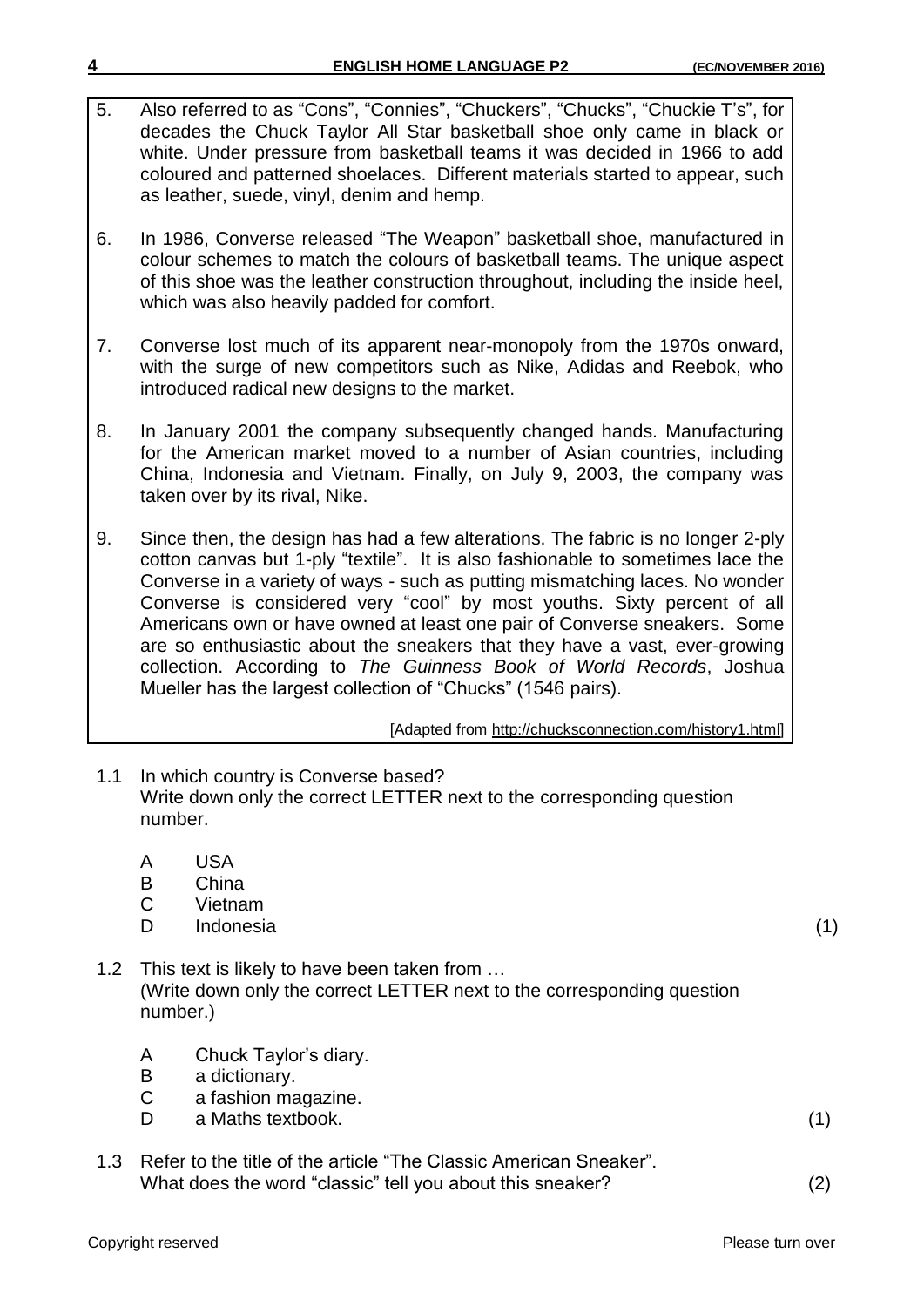| 1.4  | State whether the following are TRUE or FALSE. Give a reason for your<br>answer using your own words as far as possible. |                                                                                               |     |  |  |  |
|------|--------------------------------------------------------------------------------------------------------------------------|-----------------------------------------------------------------------------------------------|-----|--|--|--|
|      | 1.4.1                                                                                                                    | Converse started making shoes in 2007.                                                        | (2) |  |  |  |
|      | 1.4.2                                                                                                                    | The popularity of basketball helped to increase the sales of<br>Converse shoes.               | (2) |  |  |  |
| 1.5  | How did Chuck Taylor help to make Converse so popular?                                                                   |                                                                                               |     |  |  |  |
| 1.6  | Refer to paragraph 4.                                                                                                    |                                                                                               |     |  |  |  |
|      | 1.6.1                                                                                                                    | ldentify the figure of speech in "Converse steamed ahead "                                    | (1) |  |  |  |
|      | 1.6.2                                                                                                                    | Why did Converse stop manufacturing sports shoes during World<br>War II?                      | (2) |  |  |  |
| 1.7  |                                                                                                                          | Refer to paragraph 6.<br>Why do you think "The Weapon" basketball shoe is padded for comfort? | (2) |  |  |  |
| 1.8  | Refer to paragraph 7.<br>In your own words explain why things become so difficult for Converse in the<br>1970s.          |                                                                                               |     |  |  |  |
| 1.9  | Refer to paragraph 8.                                                                                                    |                                                                                               |     |  |  |  |
|      | 1.9.1                                                                                                                    | " the company subsequently changed hands."<br>Explain what "changed hands" means.             | (2) |  |  |  |
|      | 1.9.2                                                                                                                    | What TWO things followed as a result?                                                         | (2) |  |  |  |
| 1.10 |                                                                                                                          | Give TWO facts the writer mentions to show how popular Converse<br>sneakers still are.        |     |  |  |  |
| 1.11 | Explain the meaning of the following words/phrases as they are used in the<br>passage:                                   |                                                                                               |     |  |  |  |
|      | 1.11.1                                                                                                                   | turning point (paragraph 3)                                                                   | (1) |  |  |  |
|      | 1.11.2                                                                                                                   | surged (paragraph 4)                                                                          | (1) |  |  |  |
|      |                                                                                                                          | <b>TOTAL SECTION A:</b>                                                                       | 25  |  |  |  |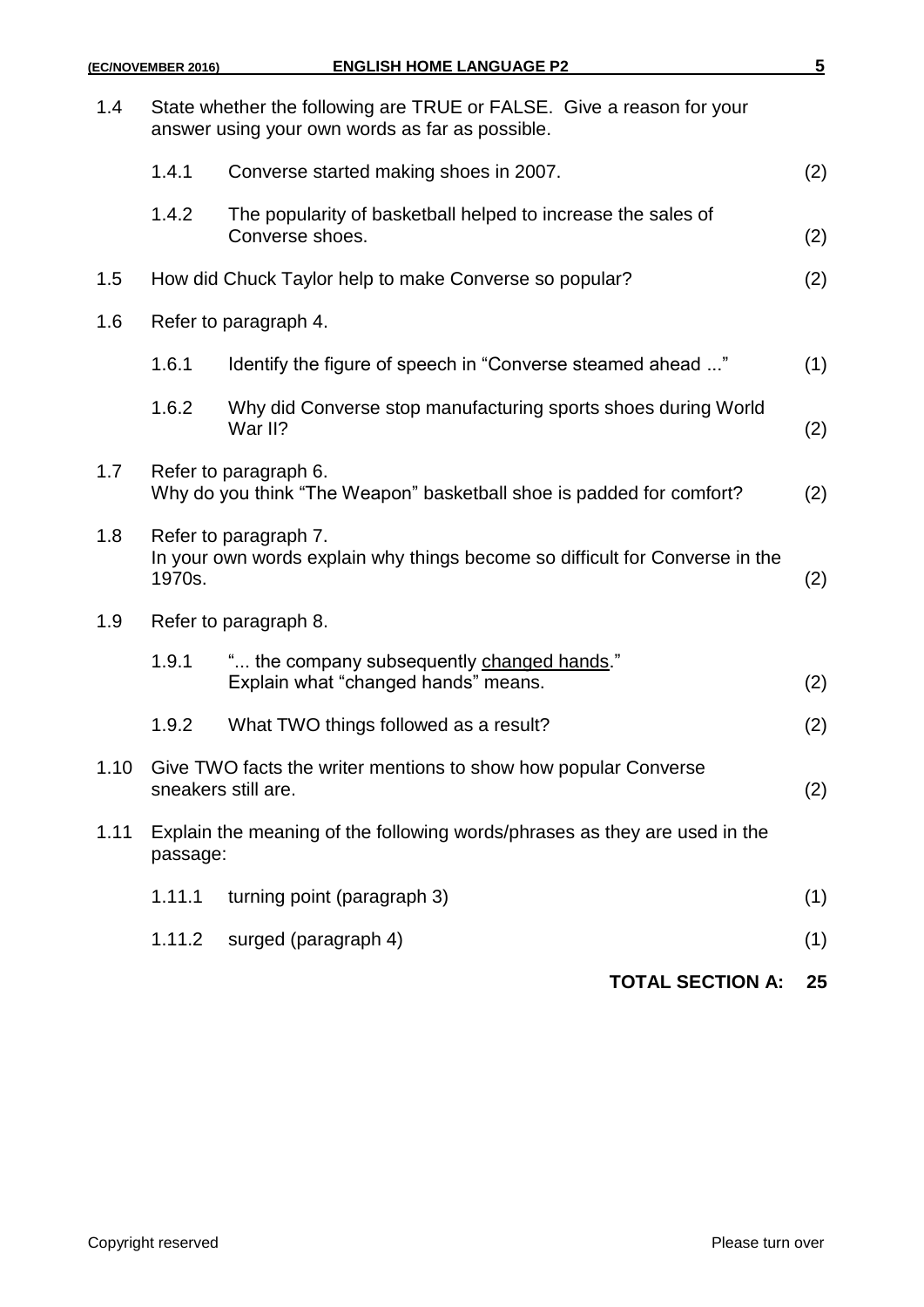#### **SECTION B: LANGUAGE IN CONTEXT**

#### **QUESTION 2: IDIOMATIC LANGUAGE**

The words and phrases in COLUMN A below use words related to **footwear** informally in different ways. Match them with their meanings in COLUMN B. Write down only the question number (2.1–2.5) and the letter (A–E) of the correct answer.

|     | <b>COLUMN A</b>                     |              | <b>COLUMN B</b>                   |
|-----|-------------------------------------|--------------|-----------------------------------|
| 2.1 | To step into another person's shoes | $\mathsf{A}$ | Conceited/pleased with oneself    |
| 2.2 | Too big for one's boots             | В            | To retire                         |
| 2.3 | To hang up one's boots              |              | To tremble with fear              |
| 2.4 | On a shoestring                     | D            | To be in someone else's situation |
| 2.5 | To shake in one's shoes             | Е            | By using very little money        |
|     |                                     |              | (5 x 1                            |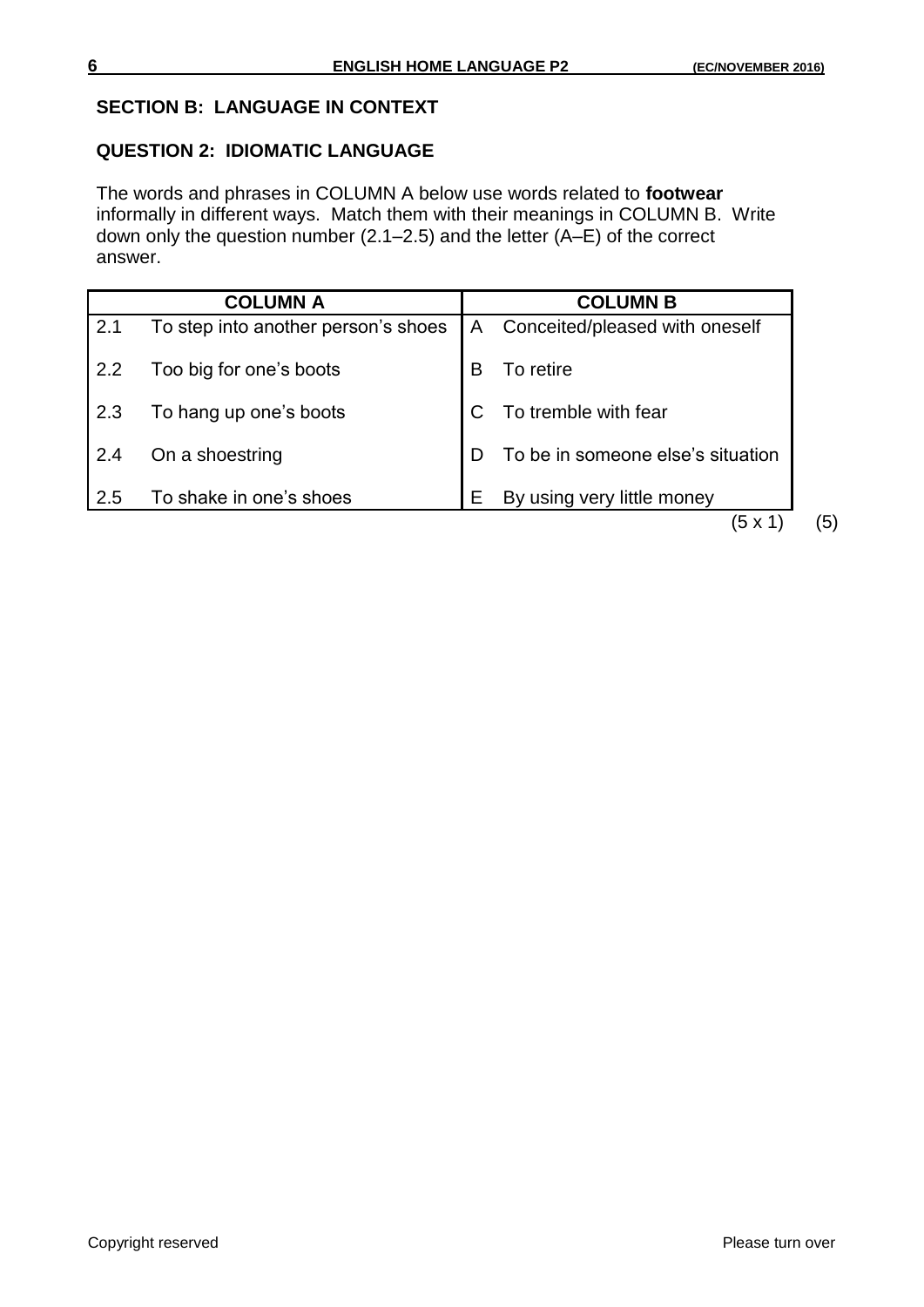#### **QUESTION 3: CARTOON**

Study the cartoon below and answer the set questions.



| 3.5 |       | What assignment were the learners given?                                                                 | (1)<br>[10] |
|-----|-------|----------------------------------------------------------------------------------------------------------|-------------|
| 3.4 |       | Choose TWO of the abbreviations written on the page in the teacher's hand<br>and write them out in full. | (2)         |
| 3.3 |       | Rewrite the teacher's words in indirect/reported speech.                                                 | (2)         |
| 3.2 |       | How has the teacher been stereotyped?                                                                    | (2)         |
|     | 3.1.2 | Give TWO reasons for your answer.                                                                        | (2)         |
| 3.1 | 3.1.1 | Identify the setting of the cartoon.                                                                     | (1)         |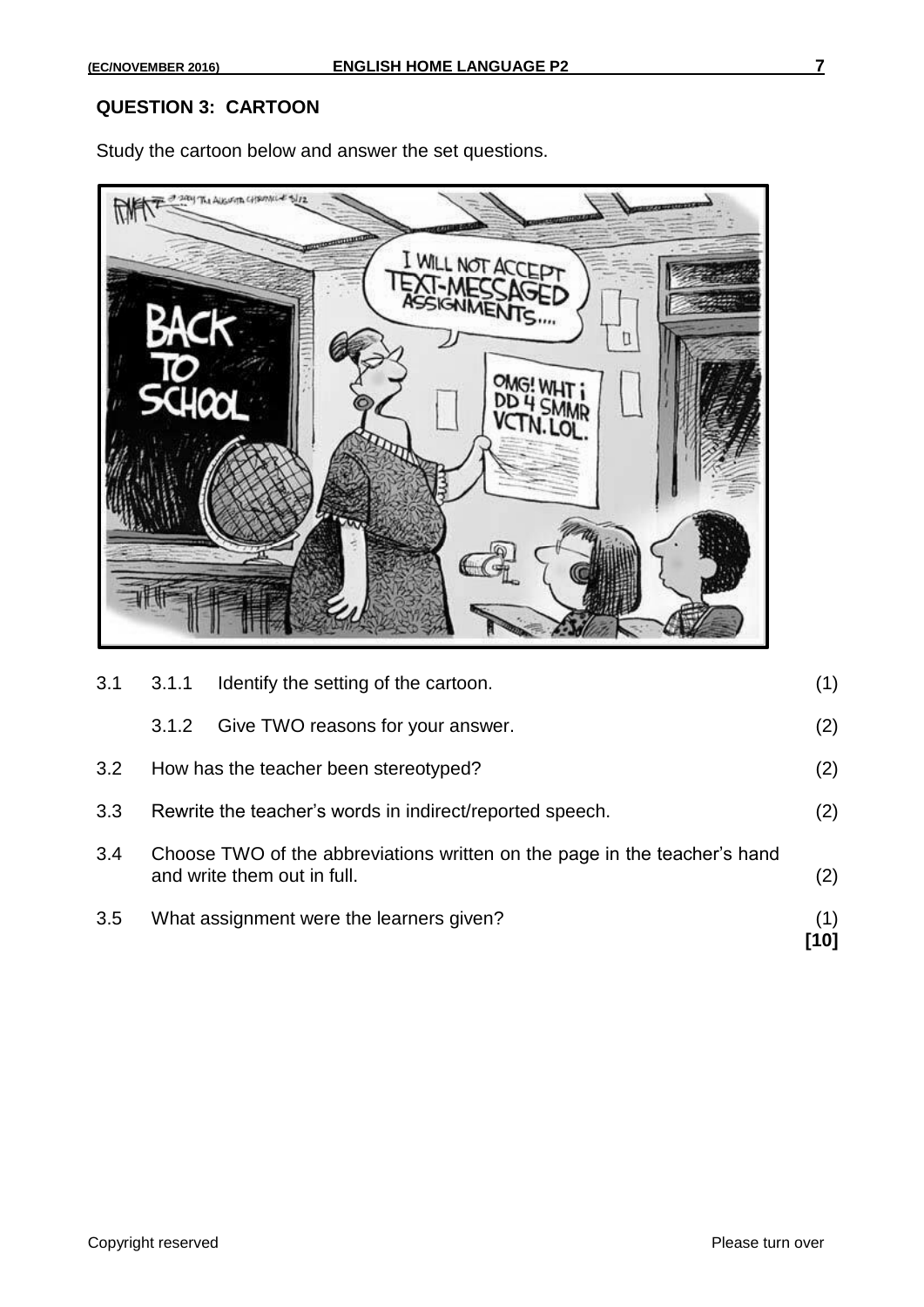#### **QUESTION 4: ADVERTISEMENT**

Study the advertisement below and answer the set questions.

### **ADVERTISEMENT A**



- 4.1 Identify the figure of speech in "Bathroom Bizarre". (1)
- 
- 4.2 Identify and explain the TWO figures of speech in "pulling the plug on high prices". (4)
- 4.3 How does the graphic in the advertisement support the company's slogan? (2)

### **ADVERTISEMENT B**



4.4 Why is the slogan "stops insects bugging people" an effective one? (2) 4.5 What part of speech is the word "repellent" as used in the wording "mosquito and insect repellent"? (1)

**[10]**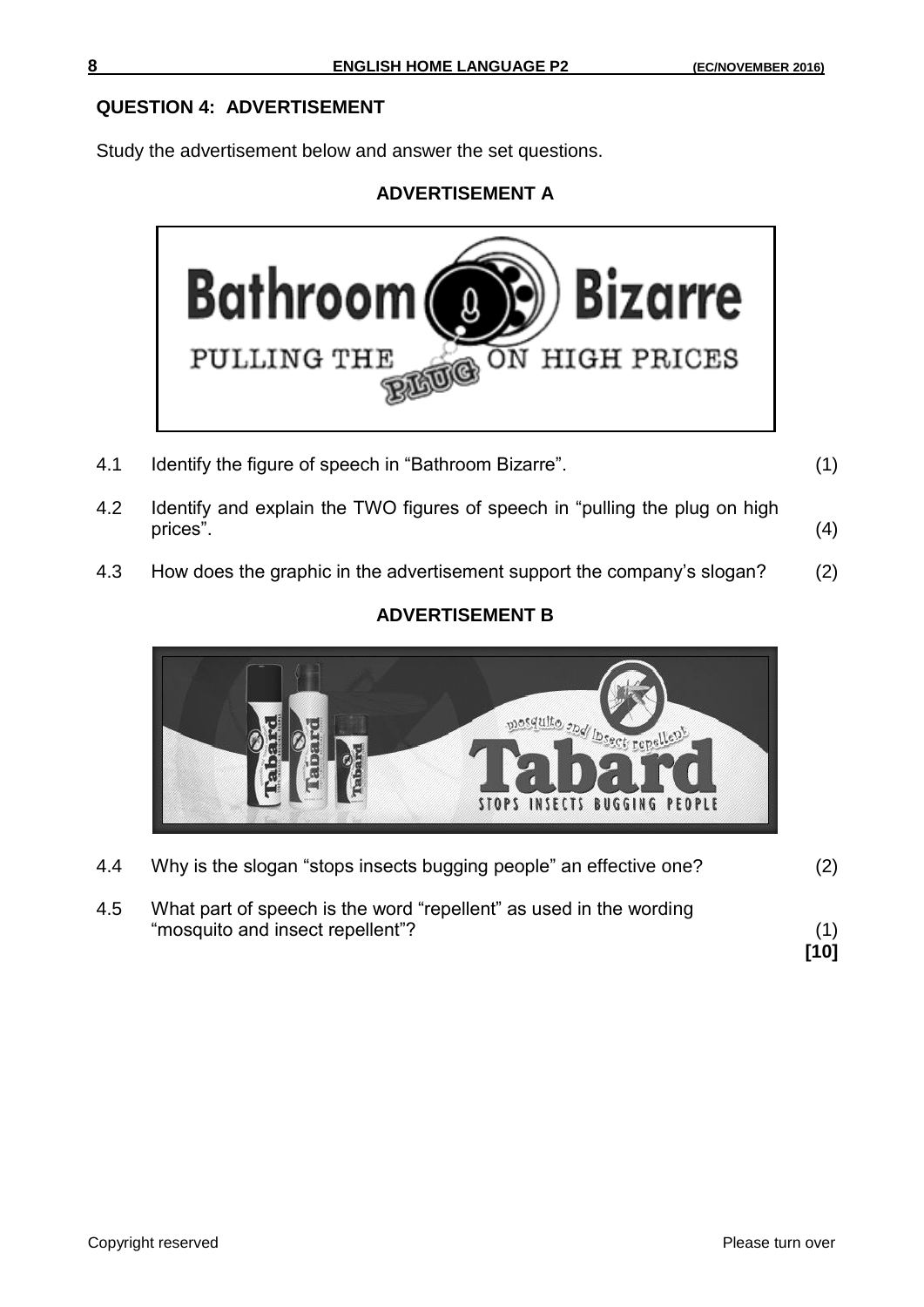#### **QUESTION 5:INFOGRAPHIC**

Study the infographic below and answer the set questions.



| 5.1 | Why can superfans of Converse shoes not wear their Chucks for 1/3 of the<br>year? | (1)        |
|-----|-----------------------------------------------------------------------------------|------------|
| 5.2 | What percentage of superfans own more than four pairs of Chuck Taylors?           | (1)        |
| 5.3 | What does the prefix "super" mean?                                                | (1)        |
| 5.4 | What is a "superfan"?                                                             | (1)        |
| 5.5 | Which TWO words make up the neologism "infographic"?                              | (1)<br>[5] |

### **TOTAL SECTION B: 30**